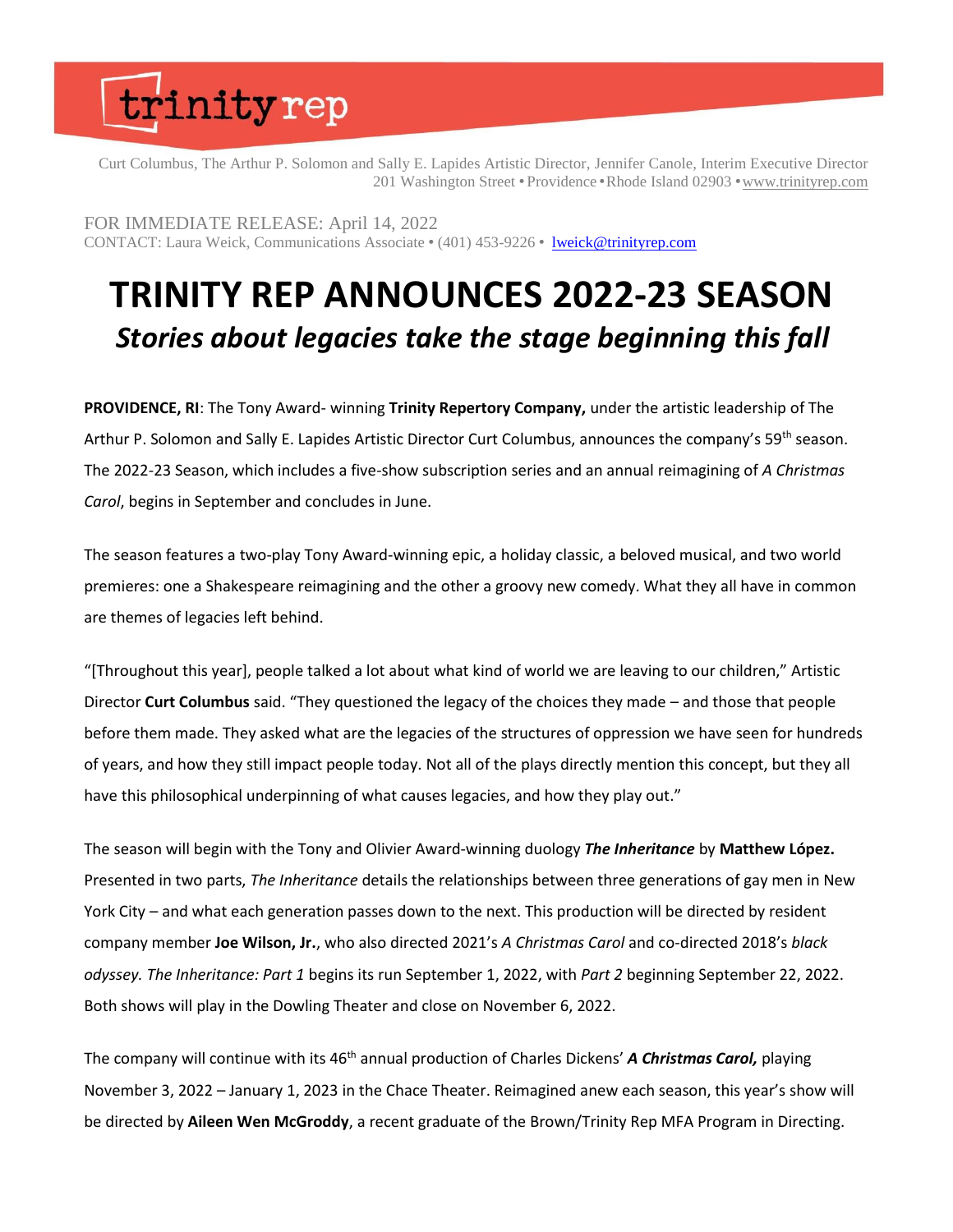Subscribers will enjoy first access to tickets for this popular production, with tickets going on sale to the general public later this year.

The next show will be the world premiere of *Queen Margaret*, a thrilling new recutting of William Shakespeare's plays *Henry VI* and *Richard III* by **Whitney White**, told from the perspective of the titular queen. This production will be directed by company member **Jude Sandy**, who previously helmed productions of August Wilson's *Gem of the Ocean* and *Radio Golf,* and co-directed *black odyssey*. *Queen Margaret* runs in the Dowling Theater January 12 – February 12, 2023.

Trinity Rep will then present the world premiere of *The Inferior Sex* by **Jacqueline E. Lawton**, a poignant and hilarious behind-the-scenes look at a women's magazine in 1972 at the height of the second-wave feminist movement. Resident company member **Tatyana-Marie Carlo** will direct, having also directed 2022's *Sueño* and 2019's *Fade.* This production will run March 16 – April 16, 2023 in the Dowling Theater.

The season will conclude with *Sweeney Todd: The Demon Barber of Fleet Street* in the Dowling Theater. Originally scheduled to close the 2019-20 Season, the show marks the first time in more than two decades that Trinity Rep will produce a **Stephen Sondheim**-composed musical. This production will be directed by **Curt Columbus**, who spearheaded many past productions including *Tiny Beautiful Things, Macbeth, Ragtime*, and *Beowulf: A Thousand Years of Baggage*. *Sweeney Todd* concerns the darkly comic pursuit of vengeance by the title character, and it plays May 25 – June 25, 2023.

Subscription packages for Trinity Rep's 2022-23 Season start at just \$100 and go on sale to current subscribers in early May. More information about subscription and single ticket sales to the general public coming soon. Tickets for the remainder of Trinity Rep's 2021-22 Season, which includes *Sueño* by Jose Rivera and *Fairview* by Jackie Sibblies Drury, are on sale now at [www.trinityrep.com.](http://www.trinityrep.com/)

Titles, dates, prices, and artists are subject to change.

#### **TRINITY REPERTORY COMPANY**

Rhode Island's Tony Award-winning theater, Trinity Rep has created unparalleled professional theater for and with its community since its founding in 1963. As Rhode Island's largest arts organization, Trinity Rep strives to facilitate human connection and has been a driving force behind the creativity that fuels and defines the region for more than 50 years. Trinity Rep is committed to reinventing the public square and inspiring dialogue by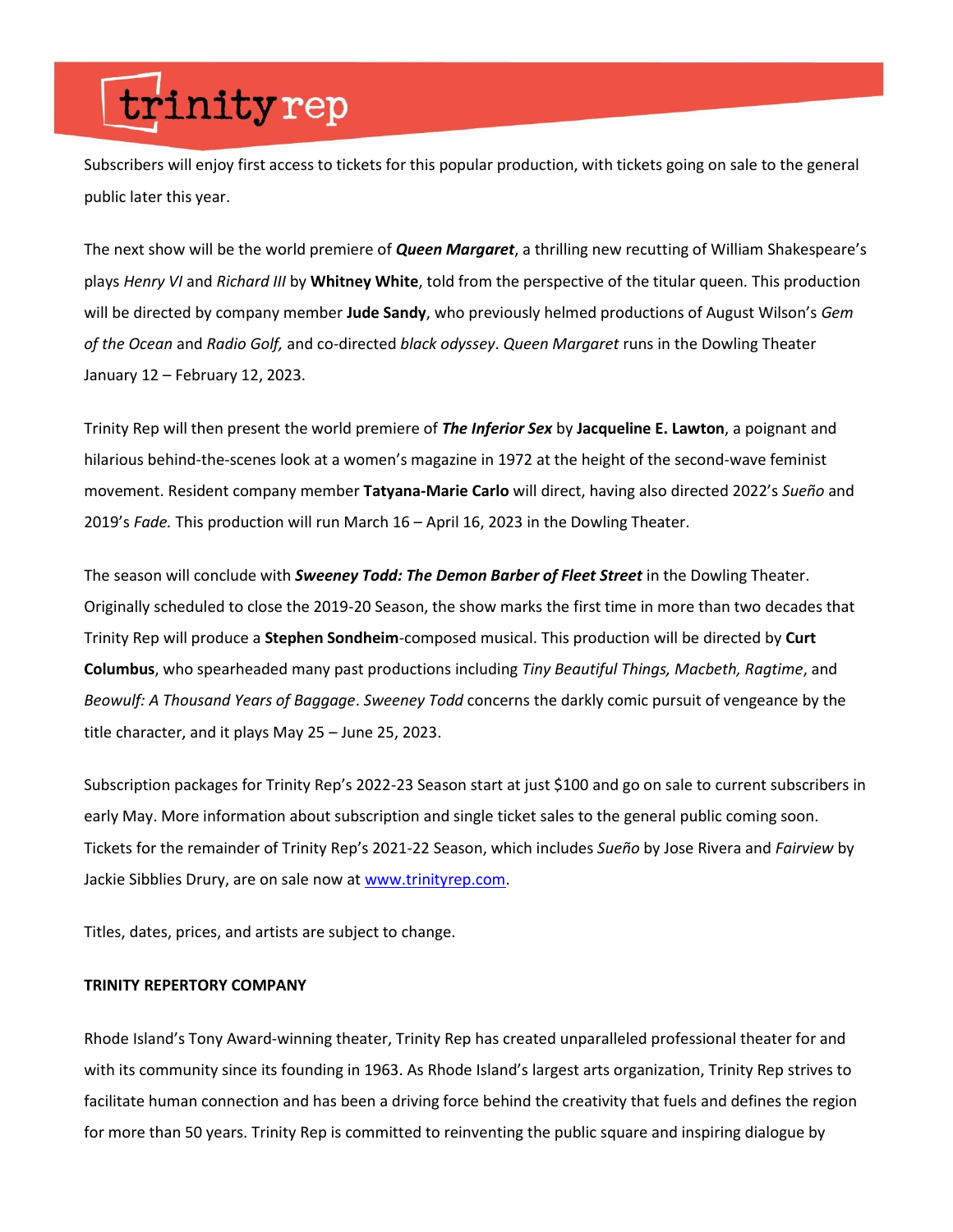creating emotionally-stimulating live productions that range from classical to contemporary and innovative education programs for all ages and abilities. Its annual production of *A Christmas Carol* has brought families together for more than four decades and made memories for over a million audience members. **For more information, visit Trinity Rep's website at [www.TrinityRep.com.](http://www.trinityrep.com/)**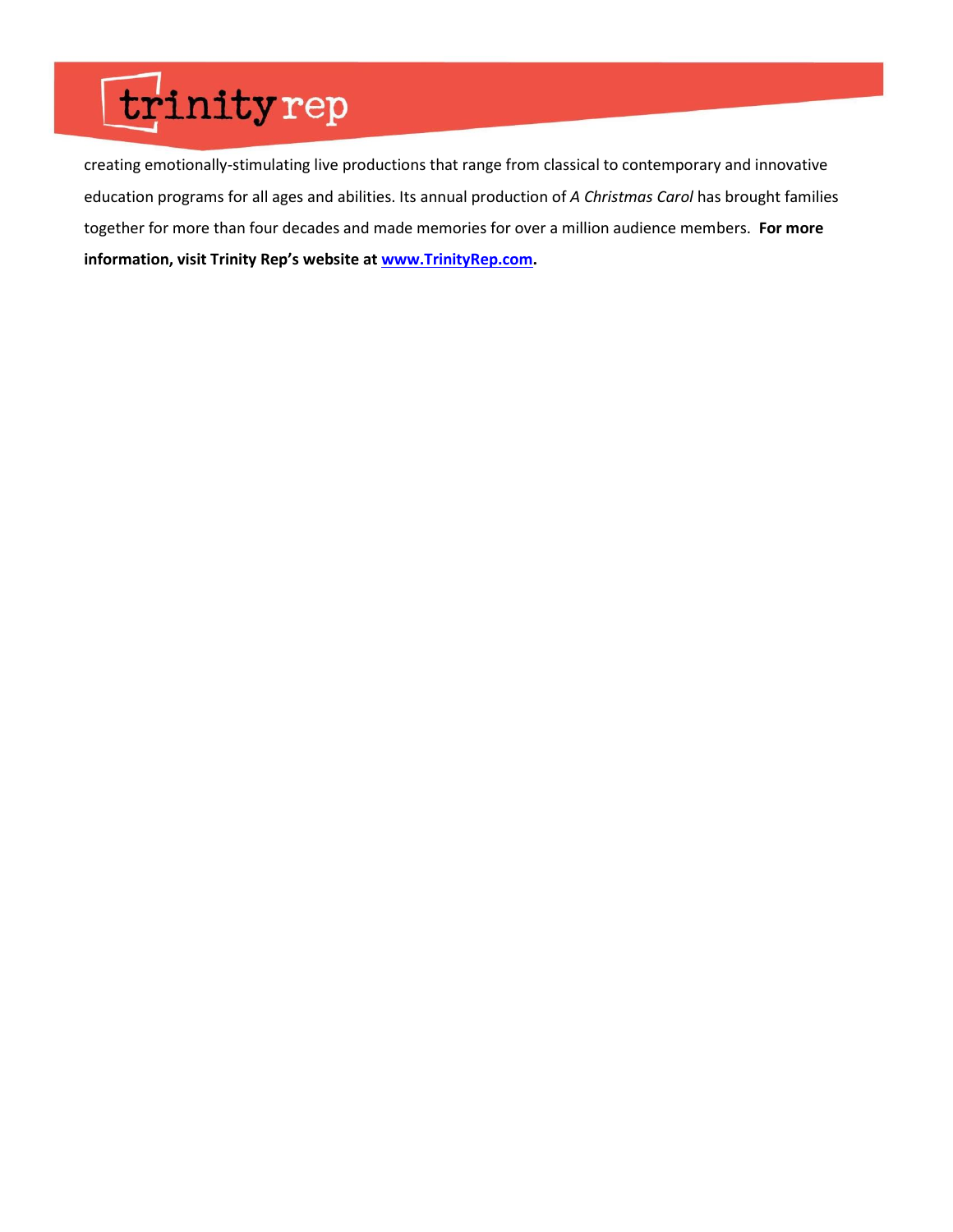### **2022-23 Season | September 2022 – June 2023** *\_\_\_\_\_\_\_\_\_\_\_\_\_\_\_\_\_\_\_\_\_\_\_\_\_\_\_\_\_\_\_\_\_\_\_\_\_\_\_\_\_\_\_\_\_\_\_\_\_\_\_\_\_\_\_\_\_\_\_\_\_\_\_\_\_\_\_\_\_\_\_\_\_\_\_\_\_\_\_\_\_\_\_\_\_\_\_\_\_\_\_*

### *The Inheritance Parts 1 & 2*

By Matthew López Inspired by *Howards End* by E.M. Forster Directed by Joe Wilson, Jr. Part 1: September 1 – November 6, 2022 Part 2: September 22 – November 6, 2022

*What do we owe to those who came before, and what will we leave behind?*

*The Inheritance* weaves together the story of three generations of gay men in New York City attempting to forge a future for themselves amid a turbulent and changing America, decades after the height of the AIDS epidemic. Eric Glass is a political activist engaged to his writer boyfriend, Toby Darling. When two strangers enter their lives—one older and one younger— their plans for marriage come to a screeching halt as they veer in opposite directions into uncharted waters. This fascinating and epic two-part drama is inspired by E.M. Forster's classic *Howard's End*, and received the 2020 Tony Award for Best Play and the 2019 Olivier Award for Best Play.

*"...perhaps the most important American play of the century."* – The Telegraph (UK)

*\_\_\_\_\_\_\_\_\_\_\_\_\_\_\_\_\_\_\_\_\_\_\_\_\_\_\_\_\_\_\_\_\_\_\_\_\_\_\_\_\_\_\_\_\_\_\_\_\_\_\_\_\_\_\_\_\_\_\_\_\_\_\_\_\_\_\_\_\_\_\_\_\_\_\_\_\_\_\_\_\_\_\_\_\_\_\_\_\_\_*

*A Christmas Carol* By Charles Dickens Original Music by Richard Cumming Directed by Aileen Wen McGroddy November 3, 2022 – January 1, 2023

*Celebrating the holidays together*

Rhode Island's family holiday tradition returns! Reimagined anew every year, this glorious, joyful telling of the classic story evokes the magic and hope of the season and its contemporary relevance. Guided by Jacob Marley and the ghosts of Christmas Past, Present, and Future, and ultimately inspired by his community, Ebenezer Scrooge embarks on a heartwarming journey toward redemption.

*"…will make you laugh, make you cry, and bring home the spirit of this magical holiday…"* – Providence Journal

*\_\_\_\_\_\_\_\_\_\_\_\_\_\_\_\_\_\_\_\_\_\_\_\_\_\_\_\_\_\_\_\_\_\_\_\_\_\_\_\_\_\_\_\_\_\_\_\_\_\_\_\_\_\_\_\_\_\_\_\_\_\_\_\_\_\_\_\_\_\_\_\_\_\_\_\_\_\_\_\_\_\_\_\_\_\_\_\_\_\_\_*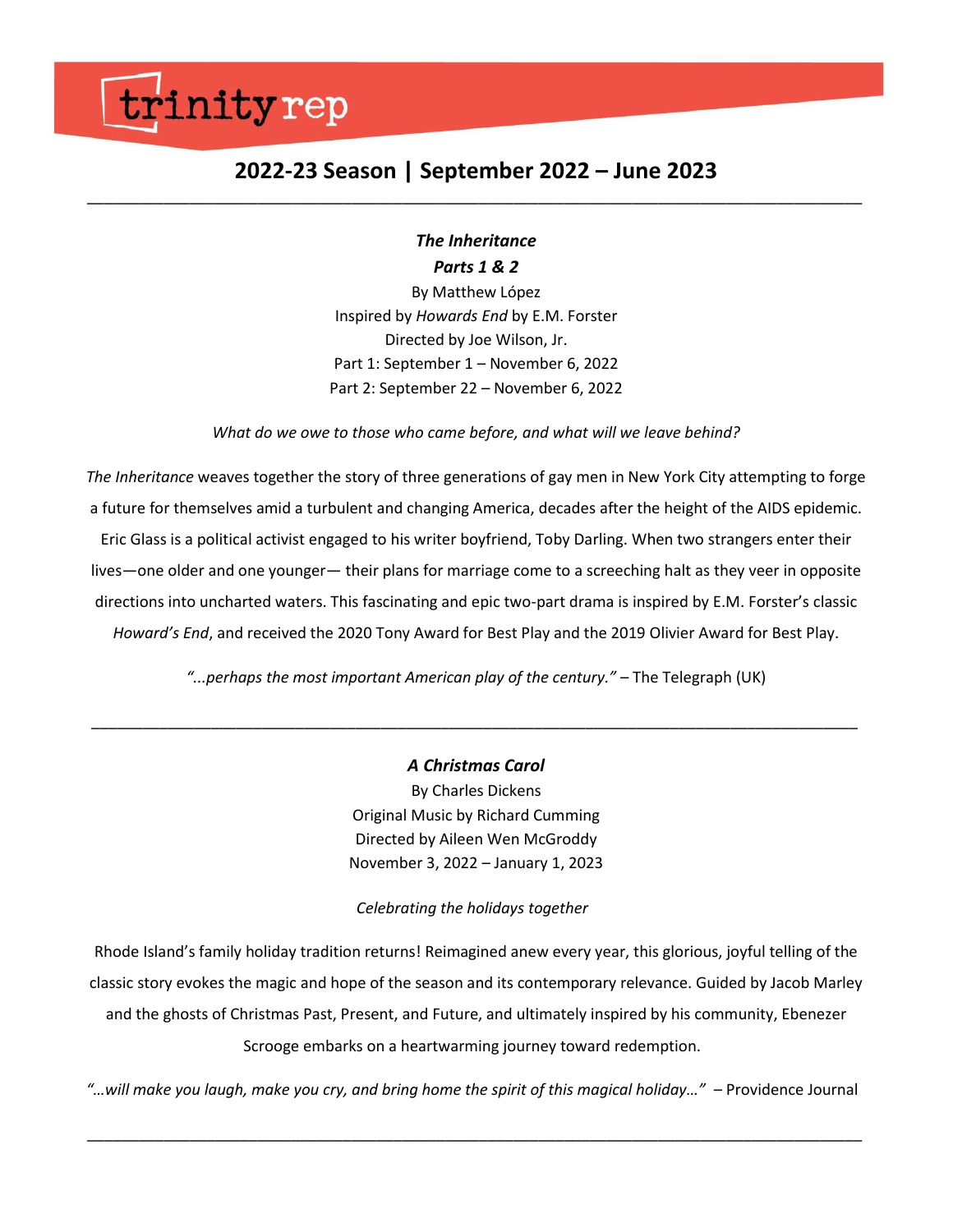### *Queen Margaret*

*\_\_\_\_\_\_\_\_\_\_\_\_\_\_\_\_\_\_\_\_\_\_\_\_\_\_\_\_\_\_\_\_\_\_\_\_\_\_\_\_\_\_\_\_\_\_\_\_\_\_\_\_\_\_\_\_\_\_\_\_\_\_\_\_\_\_\_\_\_\_\_\_\_\_\_\_\_\_\_\_\_\_\_\_\_\_\_\_\_\_\_*

Drawn from William Shakespeare by Whitney White Directed by Jude Sandy January 12 – February 12, 2023

#### *Rediscovering one of Shakespeare's most fascinating women*

From her roots as a provincial princess of France, to her ascension to the throne of England and her eventual downfall, Margaret is one of the most complicated, fascinating, and thrilling characters in Shakespeare's works. She is a warrior, a wife, a politician, a mother... and this dynamic new drama, lifted and remixed from the text of *Henry VI* and *Richard III*, finally gives her story the telling it deserves.

*"White knows Shakespeare to its core and conveys that knowledge from her bones."*

– The New England Theater Geek

*The Inferior Sex*

*\_\_\_\_\_\_\_\_\_\_\_\_\_\_\_\_\_\_\_\_\_\_\_\_\_\_\_\_\_\_\_\_\_\_\_\_\_\_\_\_\_\_\_\_\_\_\_\_\_\_\_\_\_\_\_\_\_\_\_\_\_\_\_\_\_\_\_\_\_\_\_\_\_\_\_\_\_\_\_\_\_\_\_\_\_\_\_\_\_\_\_*

By Jacqueline E. Lawton Directed by Tatyana-Marie Carlo March 16 – April 16, 2023

### *A smart, funny look inside a quest for change*

It's the summer of 1972. The battle to ratify the Equal Rights Amendment is ramping up across the nation. Congresswoman Shirley Chisholm is campaigning for president. And in midtown Manhattan, a group of women have created a magazine "for feminists who love fashion." As the war in Vietnam intensifies, and the Watergate scandal erupts, the charged political and social climate challenges friendships and the future of the magazine itself. Poignant and hilarious, *The Inferior Sex* looks at finding your politics, your community, and your voice in an ever-changing world.

*"Lawton is dedicated to the cause of pushing boundaries and bringing topics that are still often seen as taboo to the forefront."* – DC Metro Theatre Arts

*\_\_\_\_\_\_\_\_\_\_\_\_\_\_\_\_\_\_\_\_\_\_\_\_\_\_\_\_\_\_\_\_\_\_\_\_\_\_\_\_\_\_\_\_\_\_\_\_\_\_\_\_\_\_\_\_\_\_\_\_\_\_\_\_\_\_\_\_\_\_\_\_\_\_\_\_\_\_\_\_\_\_\_\_\_\_\_\_\_\_\_*